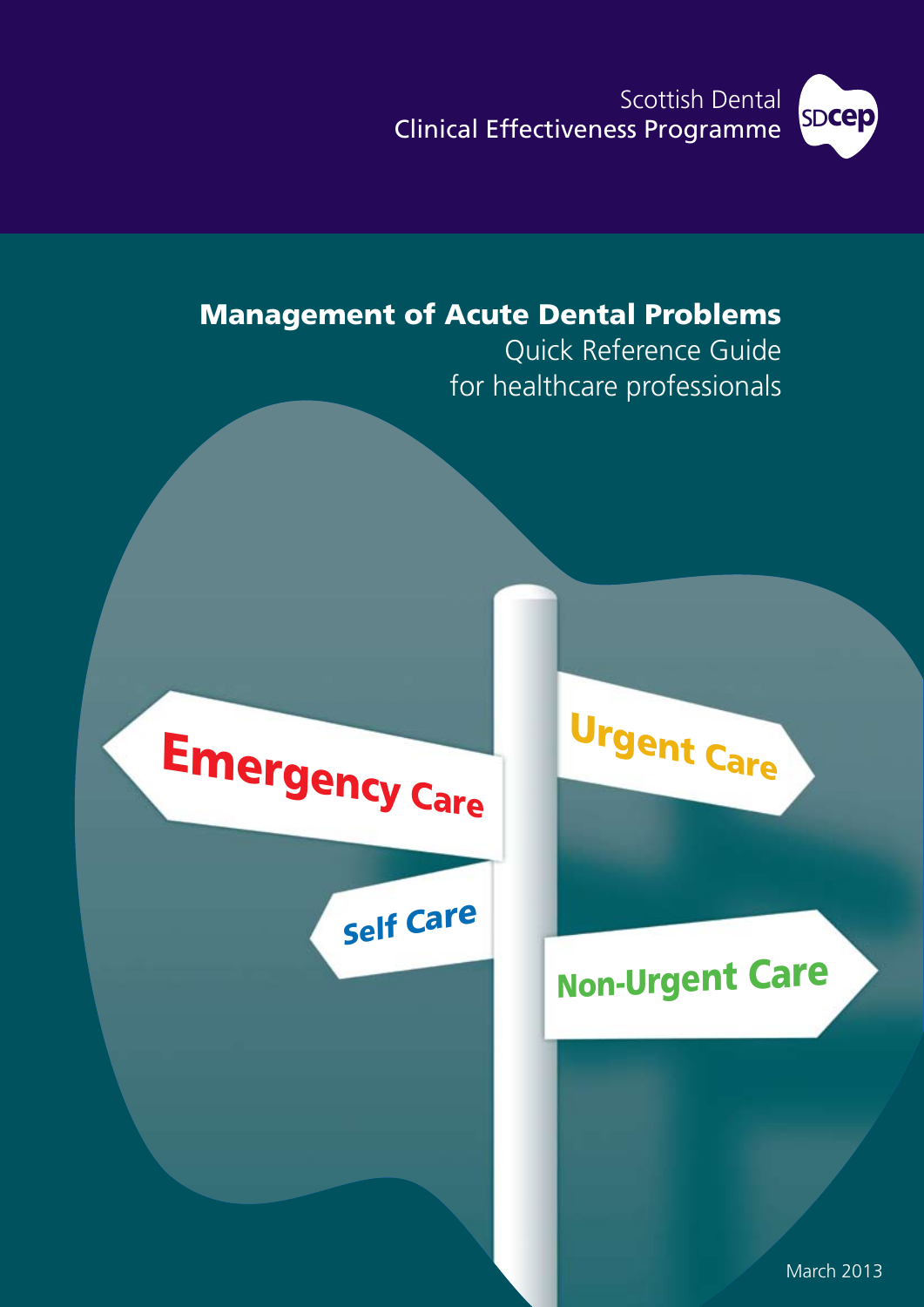Scottish Dental Clinical Effectiveness Programme SDcep



The Scottish Dental Clinical Effectiveness Programme (SDCEP) is an initiative of the National Dental Advisory Committee (NDAC) and is supported by the Scottish Government and NHS Education for Scotland. The programme aims to provide user-friendly, evidence-based guidance on topics identified as priorities for oral health care in Scotland.

SDCEP guidance is designed to support improvements in patient care by bringing together, in a structured manner, the best available information that is relevant to the topic and presenting this information in a form that can be interpreted easily and implemented.

#### **'Supporting the provision of quality care'**



#### © **Scottish Dental Clinical Effectiveness Programme**

**DUNDER** 

SDCEP operates within NHS Education for Scotland. You may copy or reproduce the information in this document for use within NHS Scotland and for non-commercial educational purposes.

Use of this document for commercial purpose is permitted only with written permission.

ISBN 978 1 905829 16 3 First published 2013

#### **Scottish Dental Clinical Effectiveness Programme**

Dundee Dental Education Centre, Frankland Building, Small's Wynd, Dundee DD1 4HN

**Email** scottishdental.cep@nes.scot.nhs.uk **Tel** 01382 425751 / 425771 **Website** www.sdcep.org.uk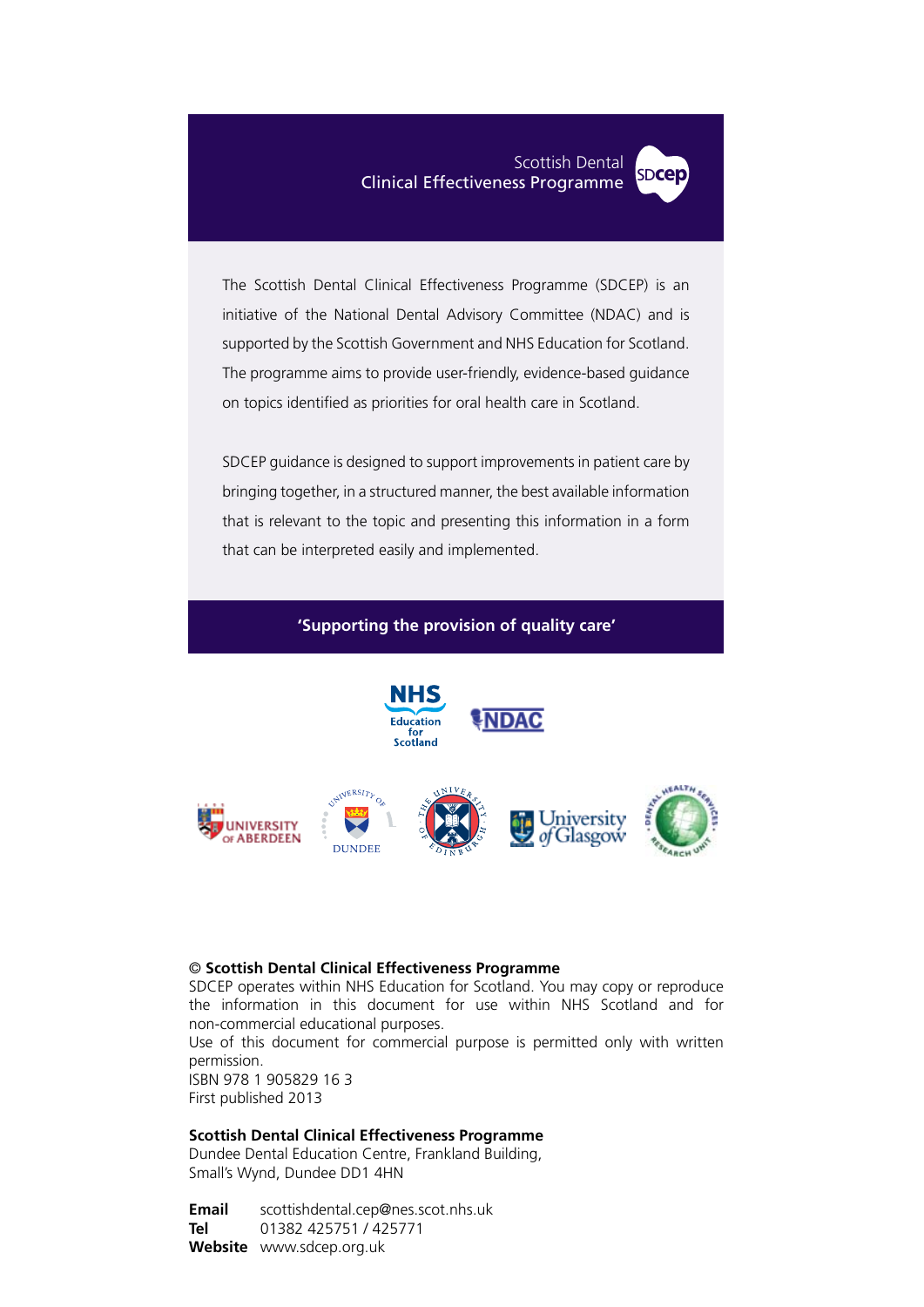This Quick Reference Guide is intended for use by staff in any healthcare setting who may have to manage patients with acute dental problems. Most patients with an acute dental problem will have one or more of the following symptoms:

- 
- 
- 
- 
- **Pain Swelling Bleeding**  • **Trauma** • **Ulceration** • **Altered Sensation or Abnormal Appearance**

Based on each of these symptoms, the decision support flowcharts in this Guide can be used to identify any immediate attention or advice to give to the patient and to determine the appropriate provider of subsequent care. If a patient reports more than one symptom, use the first reported symptom as the start point.

In all cases of trauma, healthcare providers need to be conscious of the possibility of non-accidental injury and consider appropriate local referral if this is suspected.

Note: If the dental problem is secondary to a more significant problem (e.g. a significant facial injury) or is resulting in severe symptoms (e.g. difficulty breathing, severe dehydration), initial contact should be with appropriate emergency medical services via NHS 24 (Tel: 08454 24 24 24).

Endpoints are defined as:

- **Emergency Care** arrange for the patient to have contact with a clinical advisor within 60 minutes and subsequent treatment within a timescale that is appropriate to the severity of the condition
- **Urgent Care** advise the patient to seek dental or medical care as indicated within 24 hours unless the condition worsens
- **Non-urgent Care** advise the patient to see a dentist within 7 days if required unless the condition worsens
- **Self Care** the patient should be able to manage the problem without the need for further involvement of a healthcare professional. However, advise the patient that if the symptoms persist or worsen, they should contact a dentist or general medical practitioner.

These categories should apply at any time in the 24 hour period. When there is a preferred provider of care, this is indicated in the flowcharts.

During normal working hours, all dental practices have arrangements to provide emergency care for their registered patients. Health Boards also have local emergency dental arrangements in place for non-registered patients and NHS 24 can advise on how to contact these.

Out-of-hours (18.00 to 08.00 hours during the week and throughout the weekend), some dental practices have their own emergency arrangements. In addition, a full triage and patient booking service is available through NHS 24.

It should be noted that some allowance on treatment times may need to be made for remoteness, rurality, patient travel and degrees of urgency within each category. Similarly, providers of care may vary depending on location. Users of this Quick Reference Guide might find it useful to note the contact details of local providers of care in the space provided on page 11.

An electronic decision support tool based on the information contained within these flowcharts is also provided. This can be accessed on the internet via a personal computer, tablet or smart phone.

Note that, as guidance, the information in this document does not override the individual responsibility of the healthcare professional to make decisions appropriate to the individual patient.

The full version of the *'Management of Acute Dental Problems'* guidance is available at **www.sdcep.org.uk**.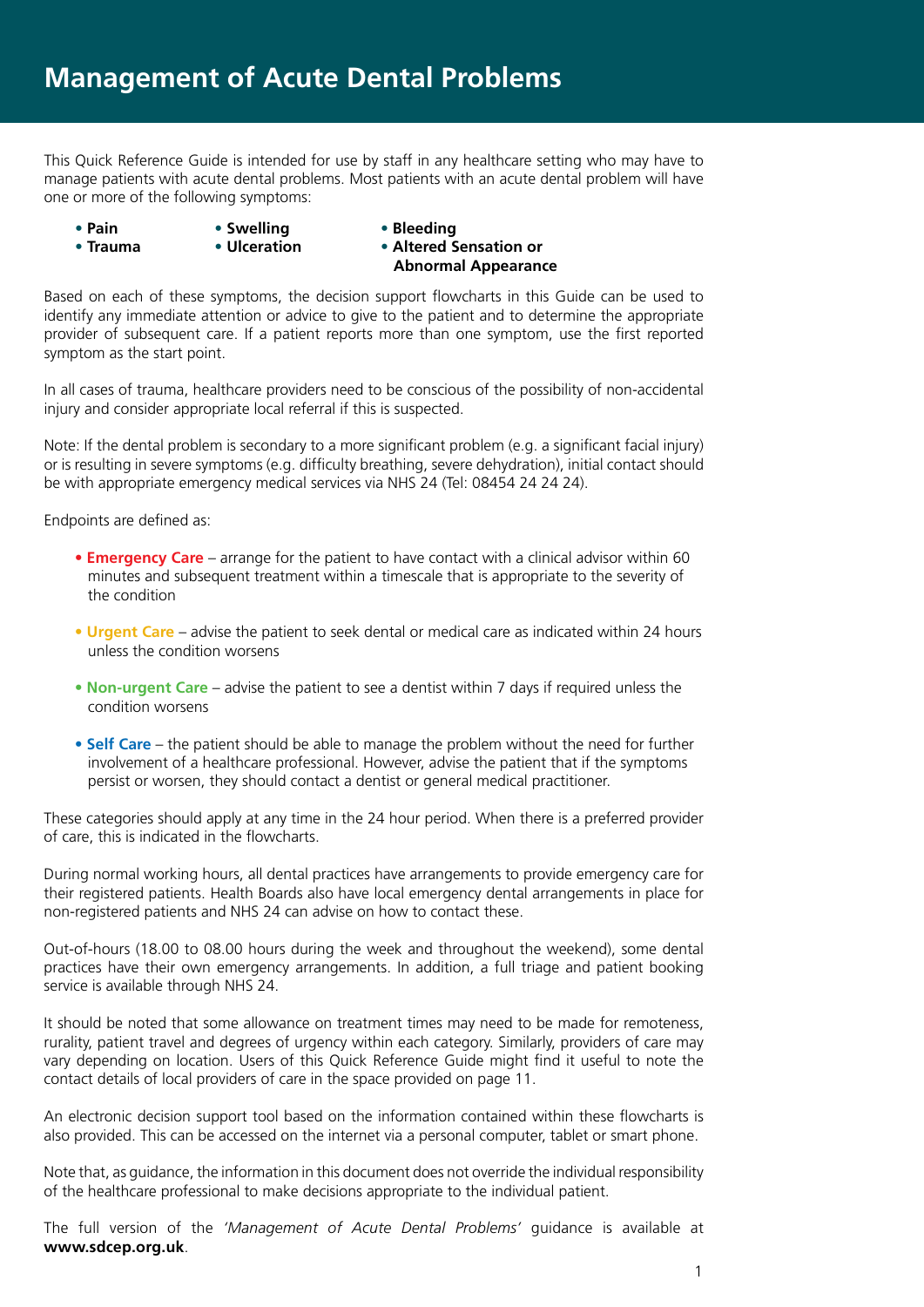### **Patient with Pain**

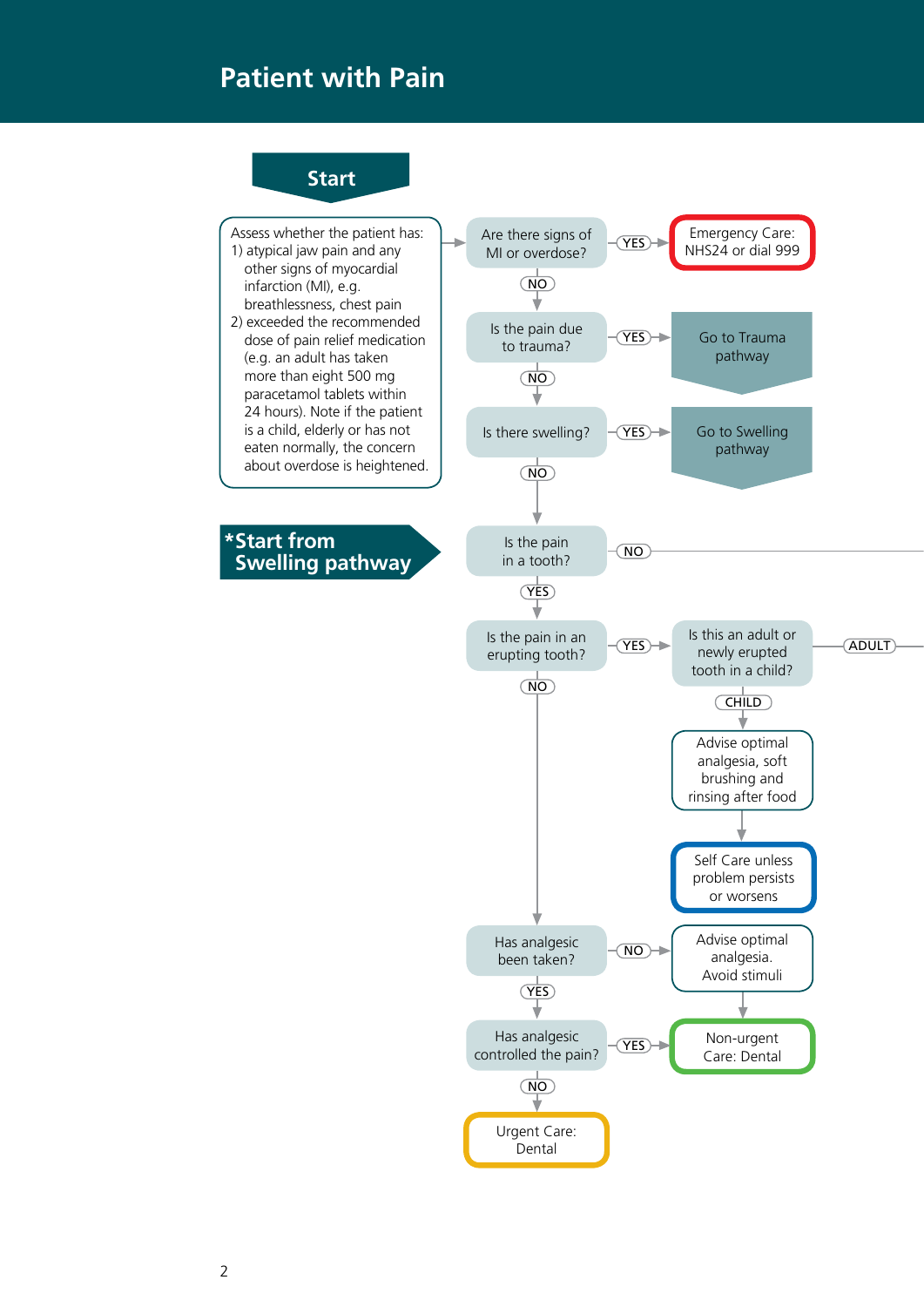

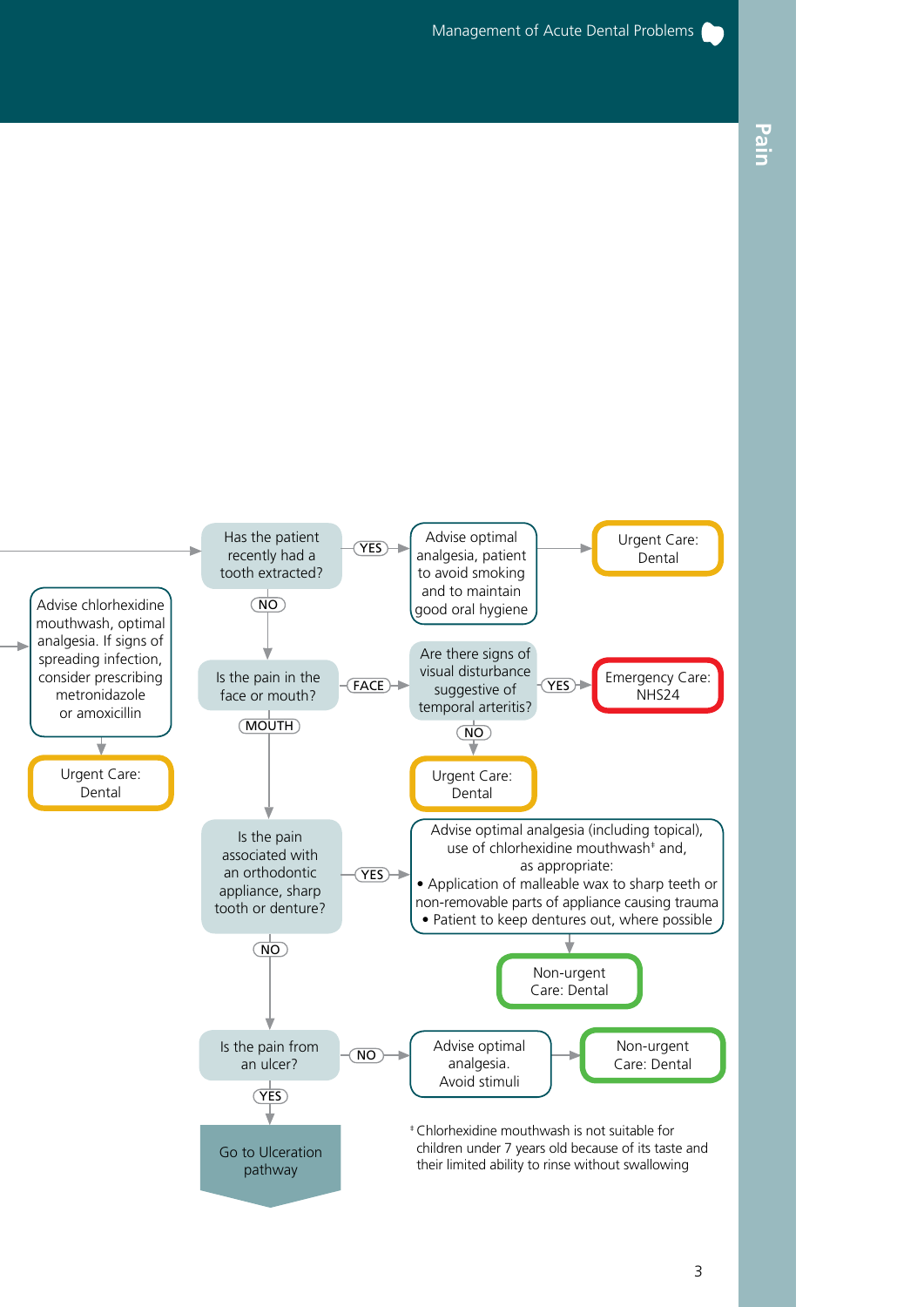#### **Patient with Swelling**

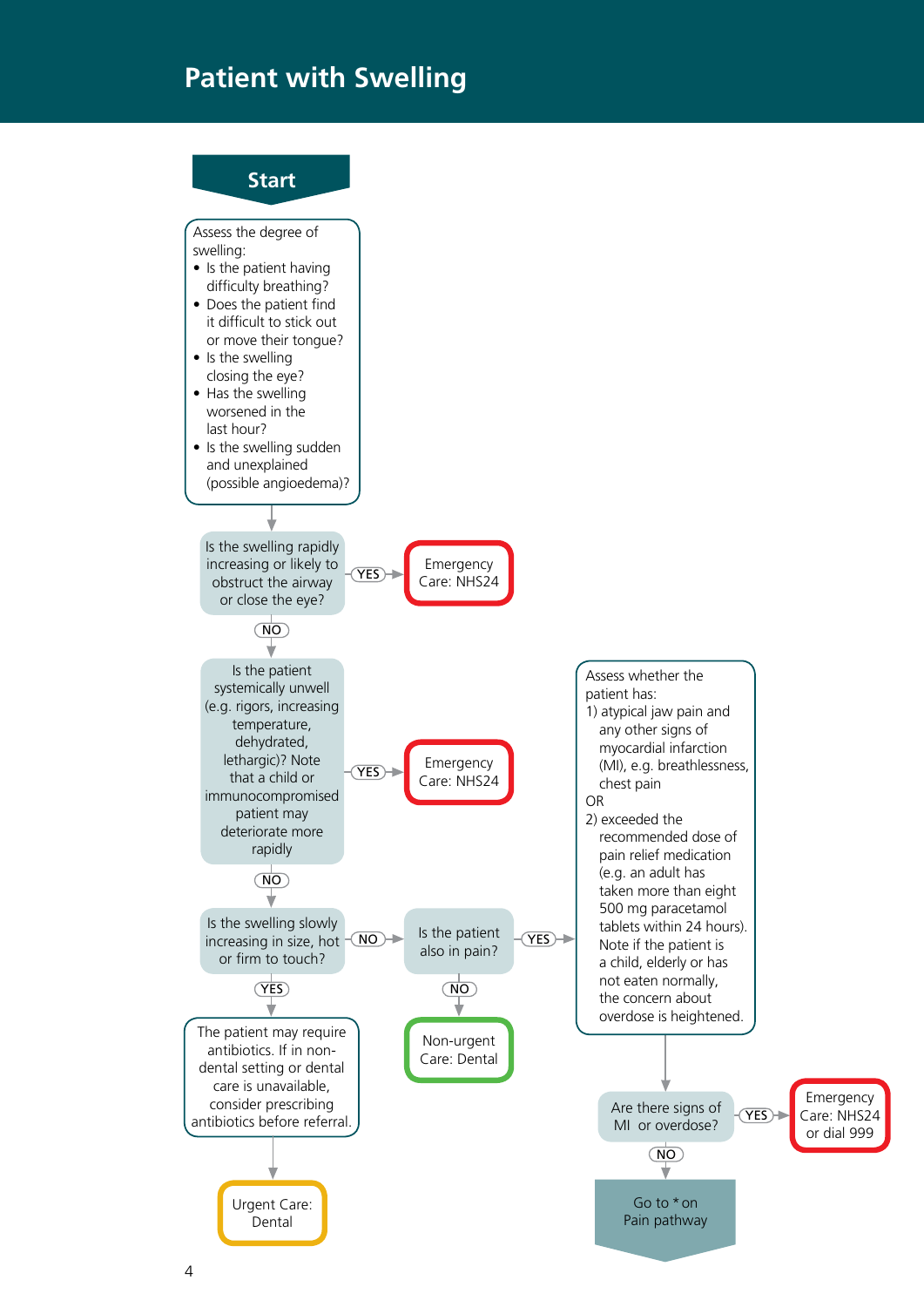# **Patient with Bleeding**



¶ Blood thinners include warfarin, aspirin, clopidogrel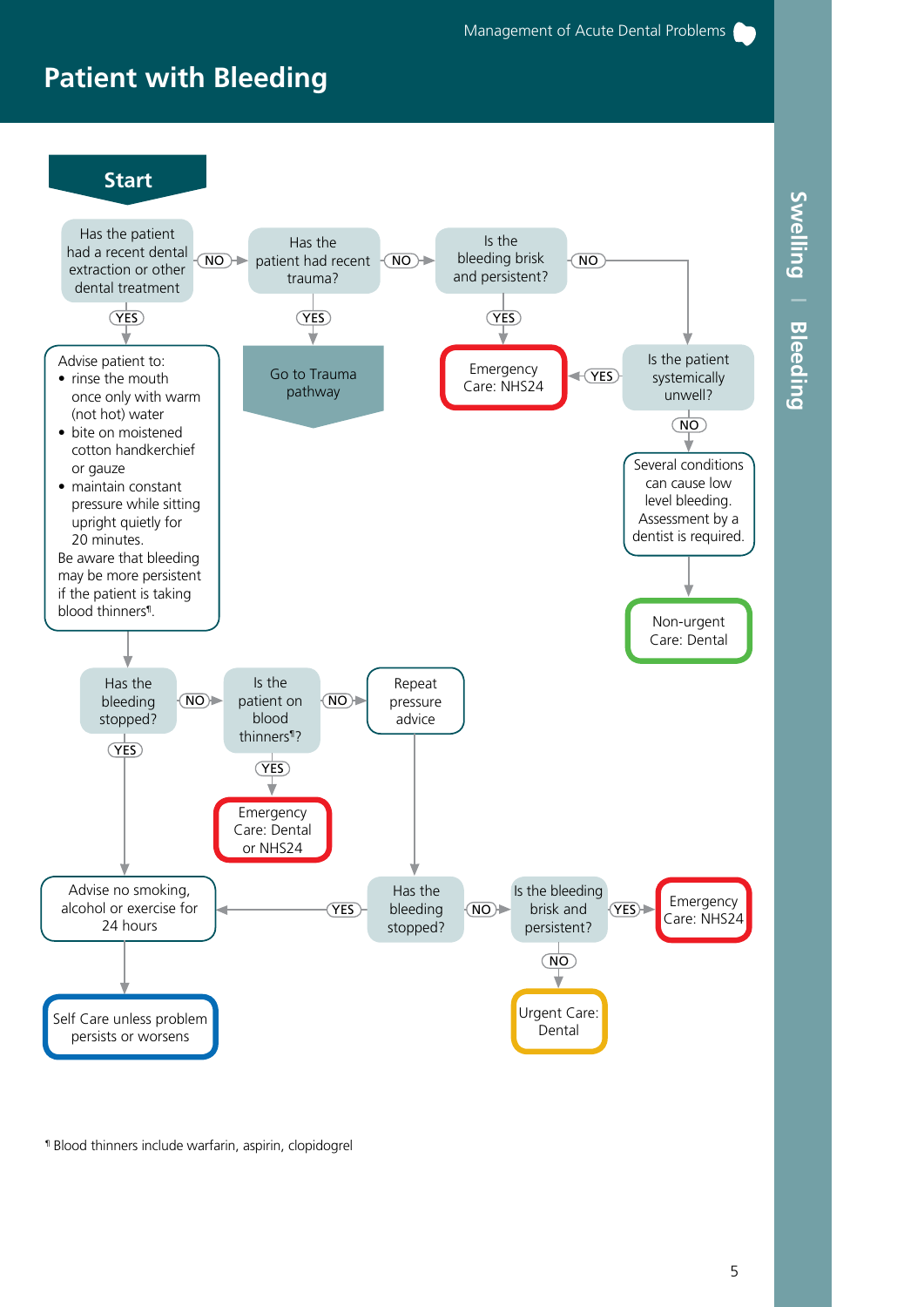#### **Patient with Trauma** (including chipped, cracked or broken teeth)

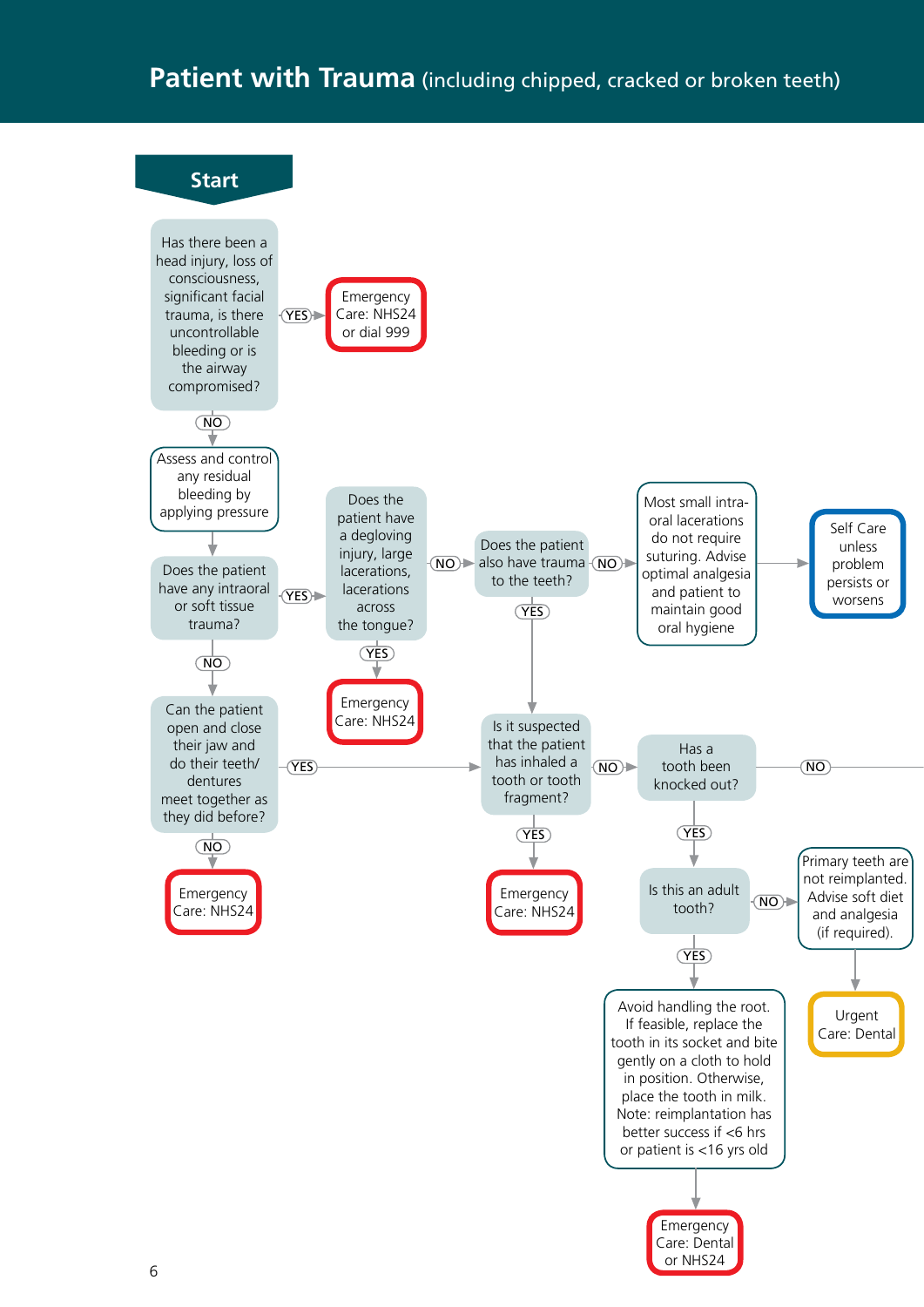

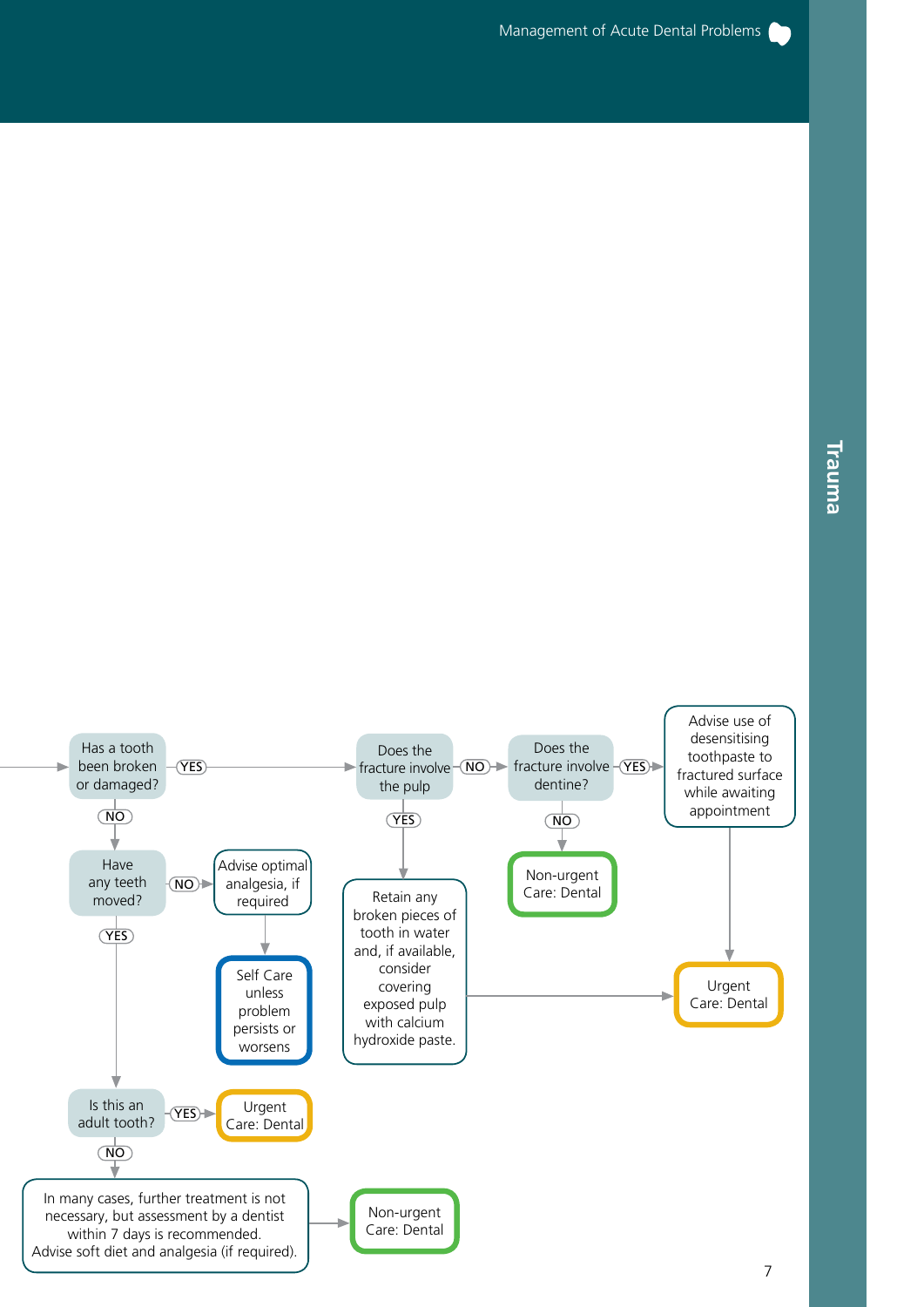# **Patient with Ulceration**

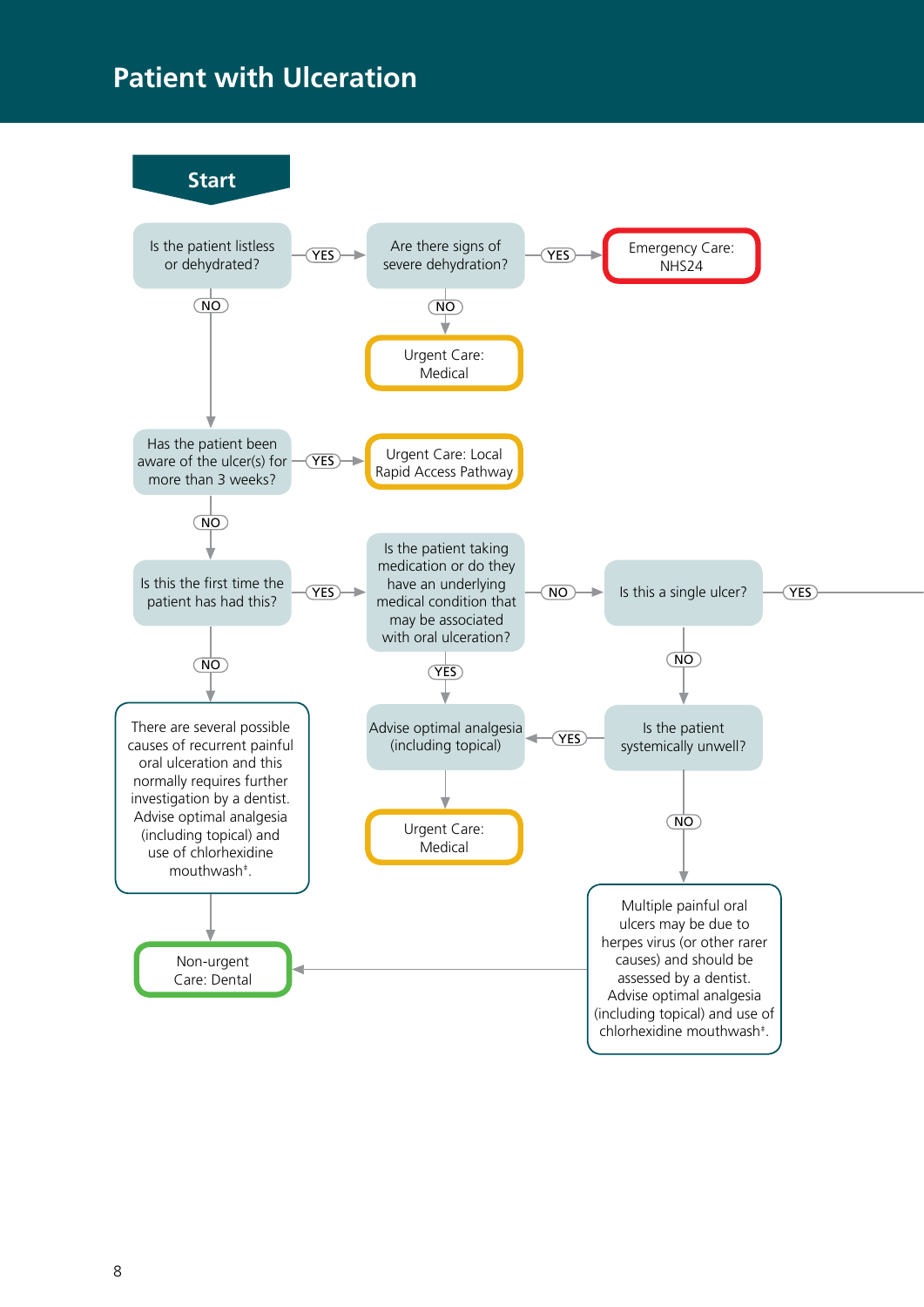

their limited ability to rinse without swallowing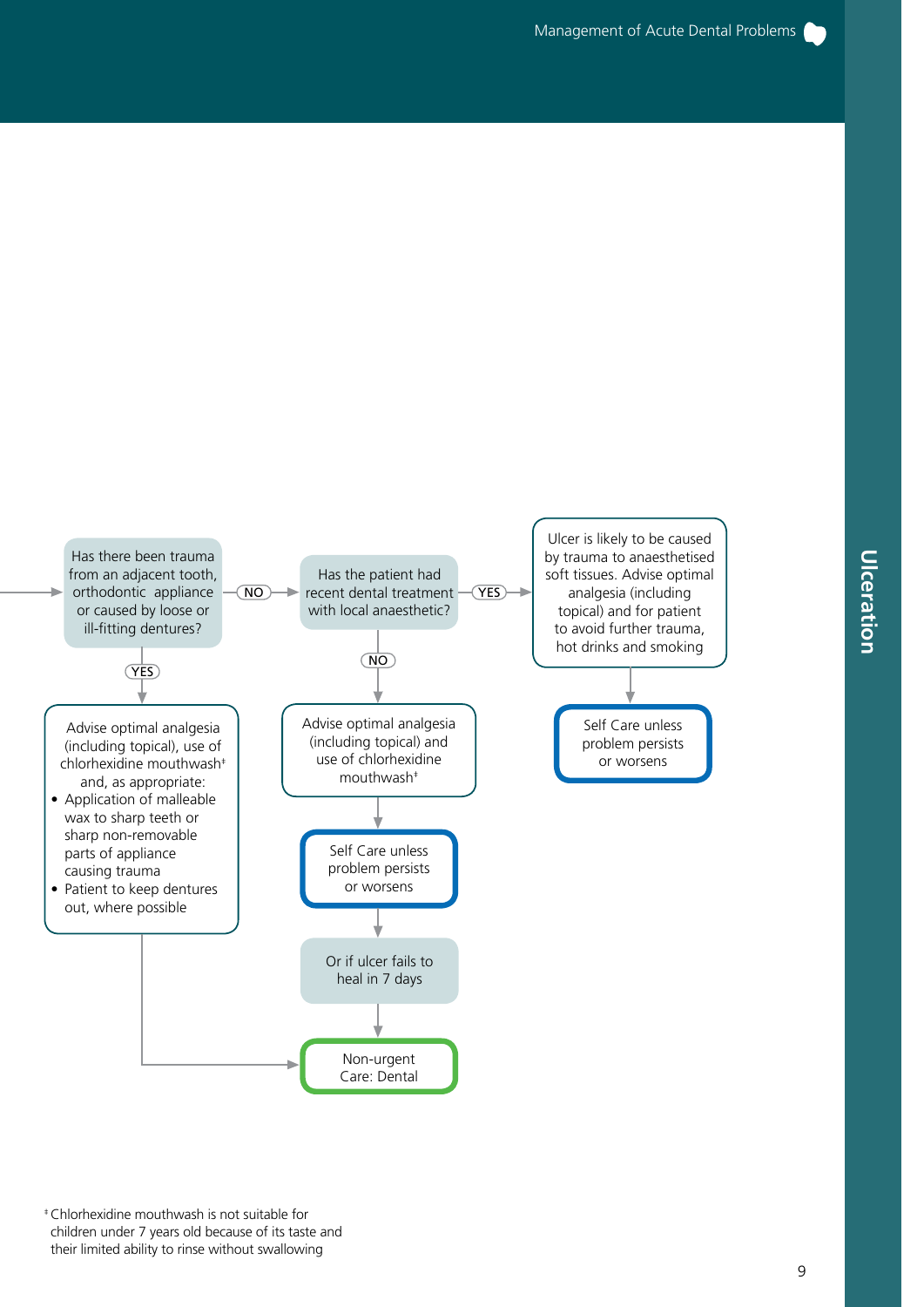### **Patient with Altered Sensation or Abnormal Appearance**

(a lesion, lump or mark) in the Head or Neck

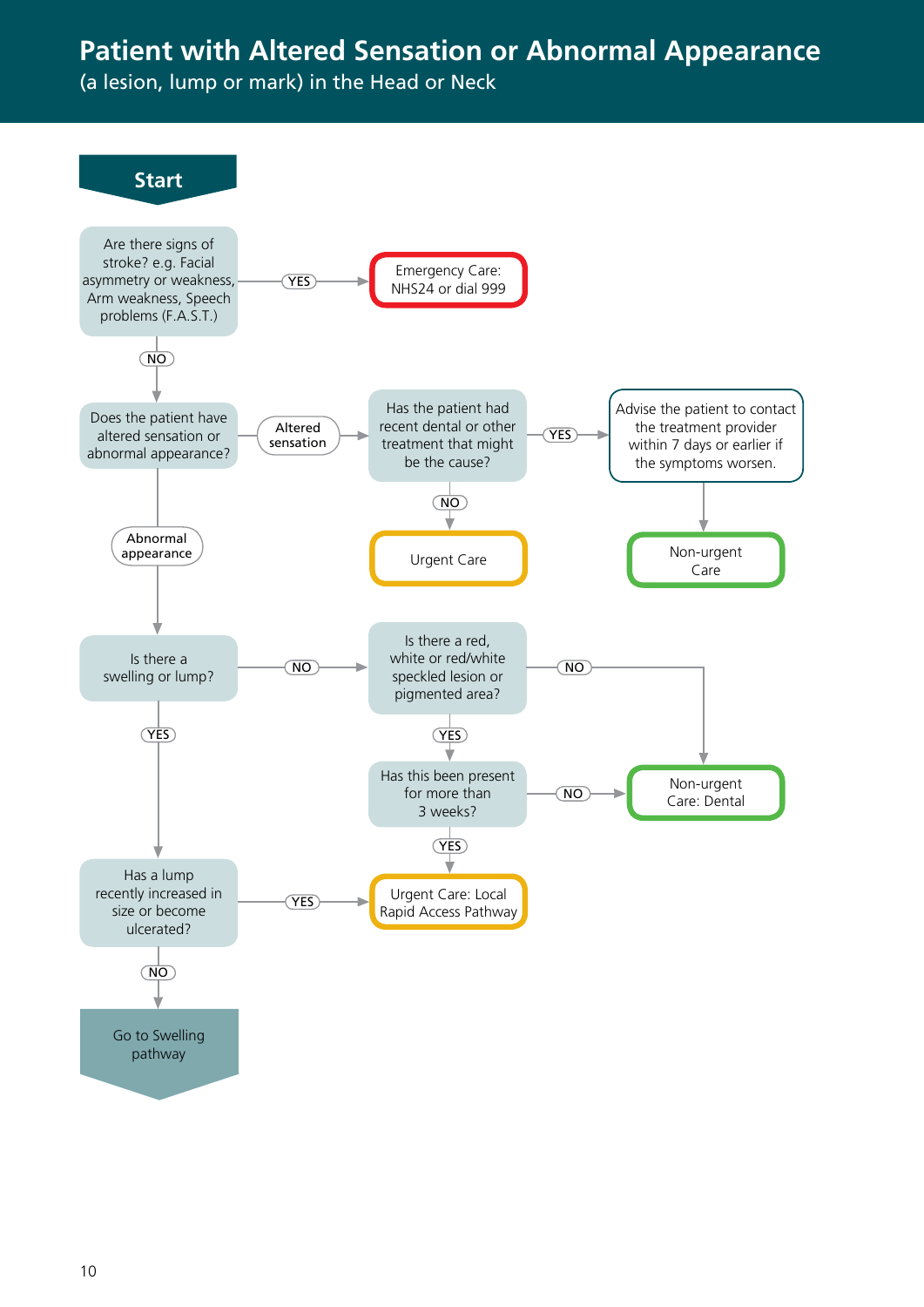## **Contacts**

Note here the details of any local providers of care that you might need to contact, for example:

- **Dental practices**
- **Local dental helpline**
- **General medical practices**
- **Emergency department**
- **Local rapid access pathway**

| Provider | <b>Contact details</b> |
|----------|------------------------|
| NHS 24   | Telephone 08454 242424 |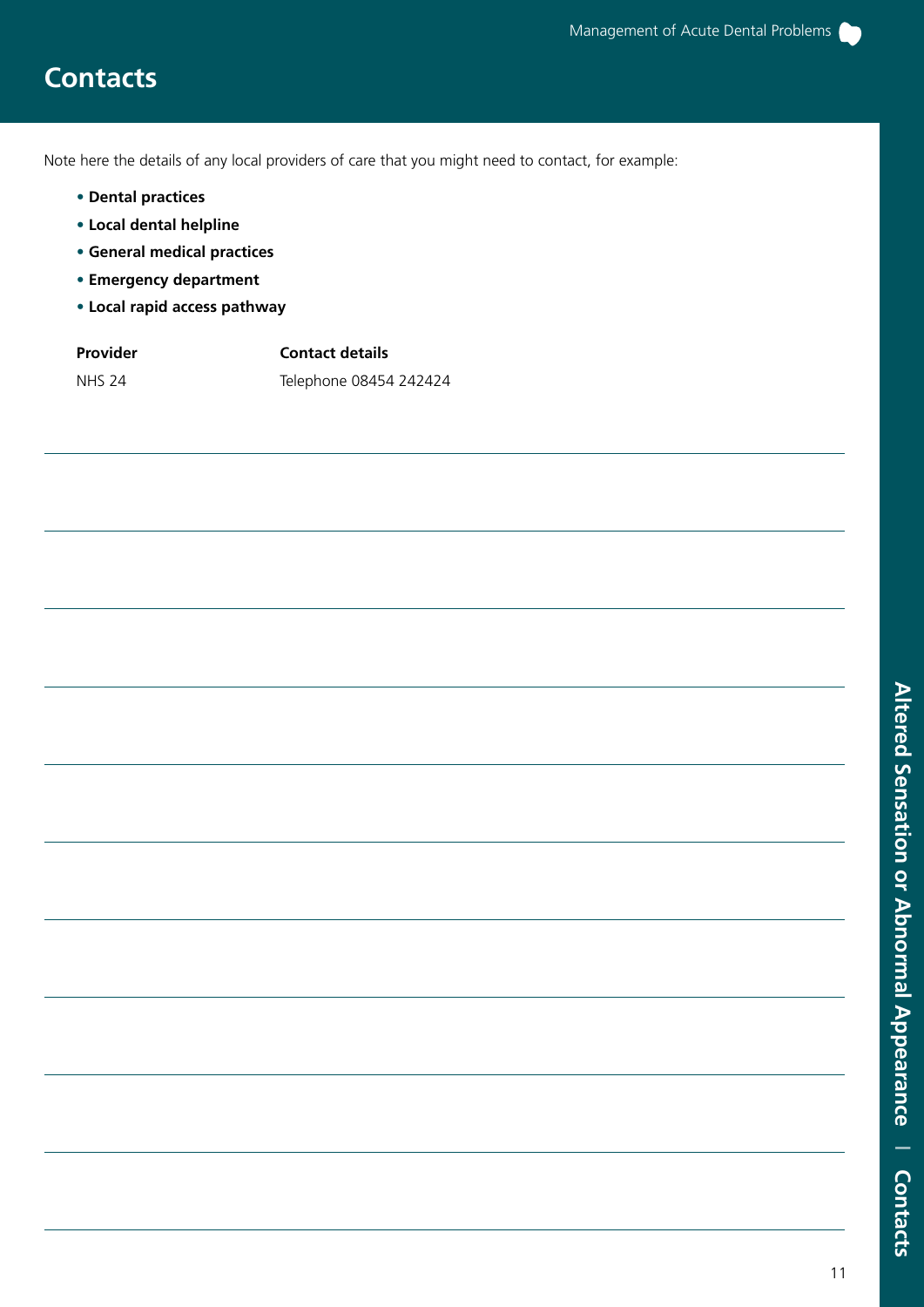# **Notes**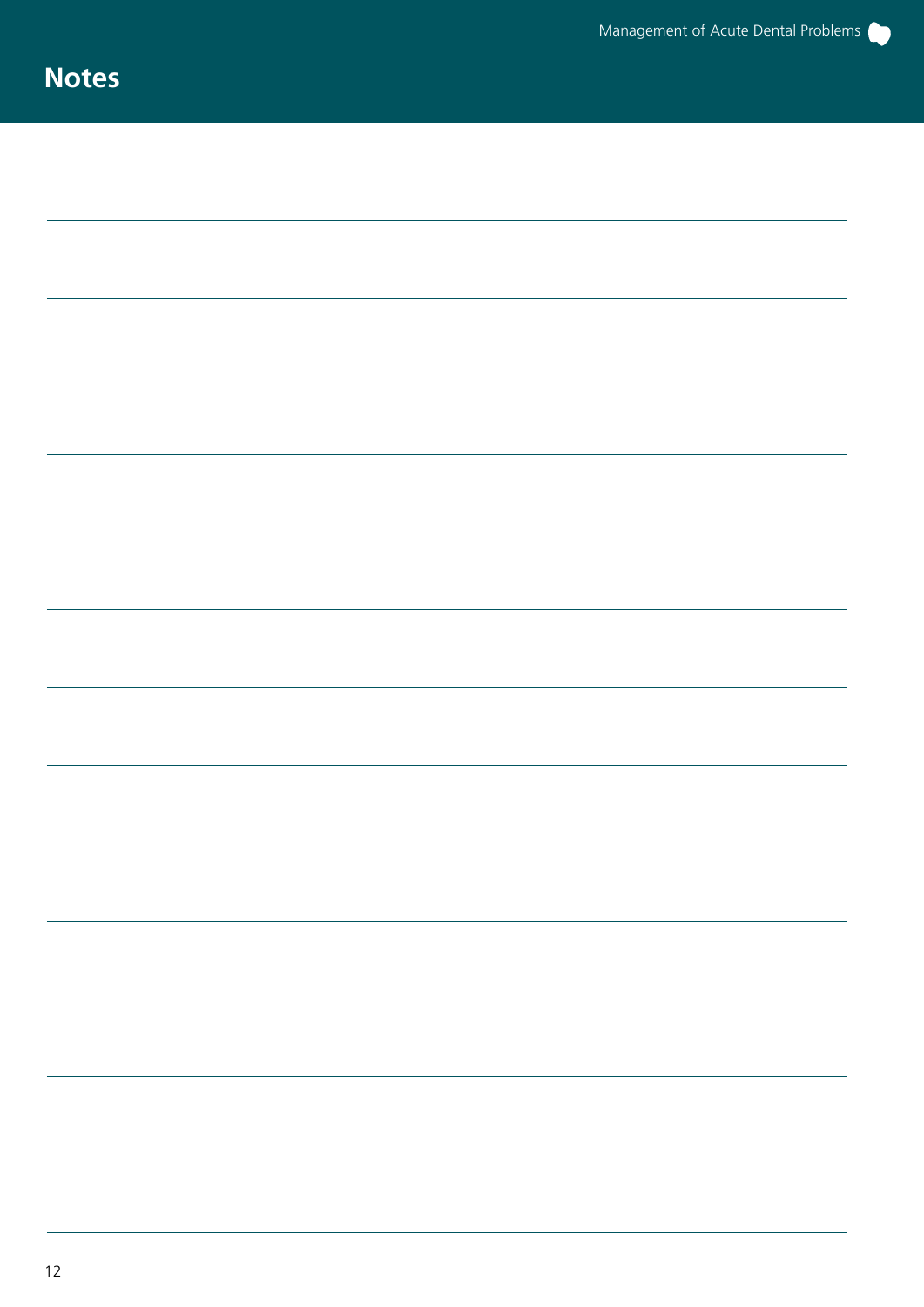#### **Management of Acute Dental Problems** is available to use interactively via your personal computer, tablet or smart phone.

| spcep | Management of Acute<br><b>Dental Problems</b>                                                                                                                                                                                                                                                                                                                                             | Scotland |
|-------|-------------------------------------------------------------------------------------------------------------------------------------------------------------------------------------------------------------------------------------------------------------------------------------------------------------------------------------------------------------------------------------------|----------|
|       | About Help A-Z of Conditions<br>Previous answers                                                                                                                                                                                                                                                                                                                                          |          |
|       | <b>Guidance for healthcare</b><br>professionals<br>Most patients with an acute dental problem<br>have one or more of the six symptoms below.<br>Click on the first reported symptom then<br>follow the subsequent questions to find out<br>about any immediate advice or care you can<br>give and whether the patient is likely to require<br>Emergency, Urgent, Non-Urgent or Self Care. |          |
|       | Pain                                                                                                                                                                                                                                                                                                                                                                                      | ×        |
|       | <b>Swelling</b>                                                                                                                                                                                                                                                                                                                                                                           | ,        |
|       | <b>Bleeding</b>                                                                                                                                                                                                                                                                                                                                                                           | ,        |
|       | Trauma                                                                                                                                                                                                                                                                                                                                                                                    | ×        |
|       | <b>Ulceration</b>                                                                                                                                                                                                                                                                                                                                                                         | ٠        |
|       | Altered sensation or abnormal appearance                                                                                                                                                                                                                                                                                                                                                  |          |



To access this, visit http://tiny.cc/bylwsw



The full version of the guidance is also available online at www.sdcep.org.uk

SDCEP provides guidance on a range of priority topics for oral health care.

To find out more visit **www.sdcep.org.uk**